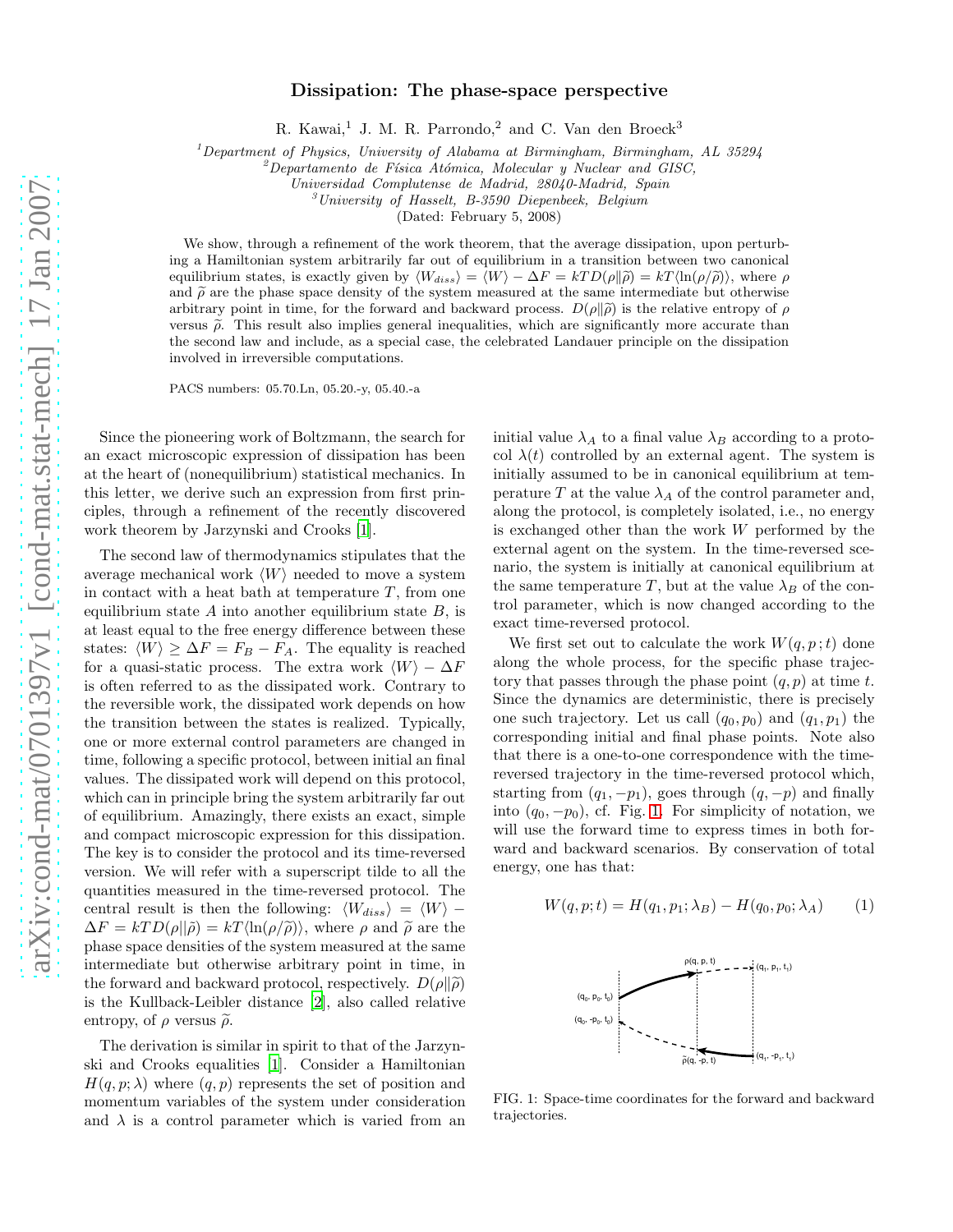Now, since the phase space density is conserved along any Hamiltonian trajectory, one has, in both forward and backward process:

$$
\rho(q, p, t) = \rho(q_0, p_0, t_0) = \frac{\exp[-\beta H(q_0, p_0; \lambda_A)]}{Z_A}(2)
$$

$$
\widetilde{\rho}(q, -p, t) = \widetilde{\rho}(q_1, -p_1, t_1) = \frac{\exp[-\beta H(q_1, -p_1; \lambda_B)]}{Z_B}
$$

where  $Z_A$  and  $Z_B$  are partition functions at the equilibrium states  $A$  and  $B$ , respectively. These expressions allow us to eliminate the Hamiltonian (which is supposed to be even in the momenta, or more precisely timereversible) at initial and final times in favor of the phase space density at any intermediate time point. Eq. [\(1\)](#page-1-0), yields the following generalized Crooks relation:

<span id="page-1-1"></span>
$$
\exp\{\beta[W(q,p;t) - \Delta F]\} = \frac{\rho(q,p,t)}{\widetilde{\rho}(q,-p,t)}\tag{3}
$$

where  $\Delta F = -kT(\ln Z_B - \ln Z_A)$  is the free energy difference between the final and initial equilibrium states. If we now rewrite Eq. [\(3\)](#page-1-1) as follows:

$$
W(q, p; t) - \Delta F = kT \ln \frac{\rho(q, p, t)}{\tilde{\rho}(q, -p, t)}, \qquad (4)
$$

the average work reads:

<span id="page-1-2"></span>
$$
\langle W \rangle - \Delta F = kT \int dq dp \, \rho(q, p, t) \ln \frac{\rho(q, p, t)}{\tilde{\rho}(q, -p, t)}
$$
  
= 
$$
kT D(\rho(q, p, t) || \tilde{\rho}(q, -p, t)).
$$
 (5)

We conclude that the dissipated work is fully revealed by the phase space density of forward and backward processes at any intermediate time of the experiment. It is particularly interesting to note that this dissipation, cf. r.h.s. of Eq. [\(5\)](#page-1-2), takes the form of the relative entropy (Kullback-Leibler distance [\[2](#page-3-1)])  $D(\rho||\tilde{\rho}) = \int dqdp \rho \ln(\rho/\tilde{\rho})$  between the forward and backward probability distributions  $\rho$  and  $\tilde{\rho}$ . This simple result calls for a number of more specific comments. First, since a relative entropy is strictly non-negative, we conclude that the dissipation cannot be negative, in agreement with the second law. Second, the dissipation results from the asymmetry between the forward and backward protocols: it is zero only when  $\rho(q, p, t) =$  $\tilde{\rho}(q, -p, t)$ . In fact, Stein's lemma [\[2\]](#page-3-1) relates  $D(\rho||\tilde{\rho})$  directly to the difficulty of statistically distinguishing forward versus backward trajectories. This is consistent with the general observation that dissipation is the result of the breaking of detailed balance [\[3\]](#page-3-2). The above expression is also consistent with a proposal, linking the time-asymmetry of the Kolmogorov-Sinai entropy to the entropy production of the dynamical system [\[4](#page-3-3)]. Third, the total dissipation, cf. the l.h.s. of Eq. [\(5\)](#page-1-2), is obviously a constant, independent of time. Yet the densities in the r.h.s. of Eq. [\(5\)](#page-1-2) can be evaluated at any intermediate time  $t$ . This time-independence follows from the observation that the relative entropy of densities obeying the same Liouville equation, is constant in time [\[5\]](#page-3-4). Fourth, the evaluation of the dissipated work in general requires full knowledge of the phase space density, even though only at one particular instant of time. That such detailed information may be needed is consistent with the generality of the result, which is valid no matter how far the system is driven out of equilibrium. However, one can get away from this apparently stringent requirement, by invoking the chain rule for relative entropy [\[2\]](#page-3-1). According to this rule, the relative entropy decreases upon coarse graining. The equality Eq. [\(5\)](#page-1-2) is then replaced by an inequality. It is instructive to give a direct derivation of this result.

Consider a partition of the entire phase space, consisting of K non-overlapping subsets  $\chi_j$ ,  $(j = 1, ..., K)$ . We introduce the corresponding coarse grained phase densities

$$
\rho_j = \int_{\chi_j} \rho(q, p) dq dp \, ; \quad \widetilde{\rho}_j = \int_{\widetilde{\chi}_j} \widetilde{\rho}(q, -p, t) dq dp
$$

where the  $\tilde{\chi}_j$  is identical to  $\chi_j$ , apart from the inversion of all momenta. By integration of Eq. [\(3\)](#page-1-1) over the set  $\chi_i$ , we obtain the following detailed Jarzynski equality:

<span id="page-1-3"></span>
$$
\langle e^{-\beta W} \rangle_j = \frac{\int_{\chi_j} \rho(q, p, t) e^{-\beta W(q, p; t)} dq dp}{\rho_j} = \frac{\tilde{\rho}_j}{\rho_j} e^{-\beta \Delta F}
$$
\n(6)

By Jensen's inequality, Eq. [\(6\)](#page-1-3) implies a second-law like inequality:

<span id="page-1-4"></span>
$$
\langle W \rangle_j \ge \Delta F + kT \ln \left( \frac{\rho_j}{\widetilde{\rho}_j} \right) \ge - \langle \widetilde{W} \rangle_j. \tag{7}
$$

where we have included, for later reference, the inequality that arises by considering the backward process. Finally, by performing an average over the different subsets, one finds:

<span id="page-1-5"></span><span id="page-1-0"></span>
$$
\langle W \rangle = \sum_{j} \rho_j \langle W \rangle_j \ge \Delta F + k T D(\rho_j || \widetilde{\rho}_j)
$$
 (8a)

$$
\langle \widetilde{W} \rangle = \sum_{j} \widetilde{\rho}_{j} \langle \widetilde{W} \rangle_{j} \ge -\Delta F + kTD(\widetilde{\rho}_{j} || \rho_{j}). \quad \text{(8b)}
$$

where the discrete version of relative entropy is defined by  $D(\rho_j || \widetilde{\rho}_j) = \sum_j \rho_j \ln(\rho_j / \widetilde{\rho}_j).$ 

We conclude that, when full information of the phase density is not available, a coarse grained relative entropy still provides a lower bound for the dissipative work, significantly improving the classical one given by the second law. How well this bound approaches the total dissipation will depend on how far the process is from the quasistatic regime. In particular, in the latter case, any partition will do, and the relative entropy is always identically zero. More interestingly, one expects that a coarsegrained partition will suffice in case of separation of time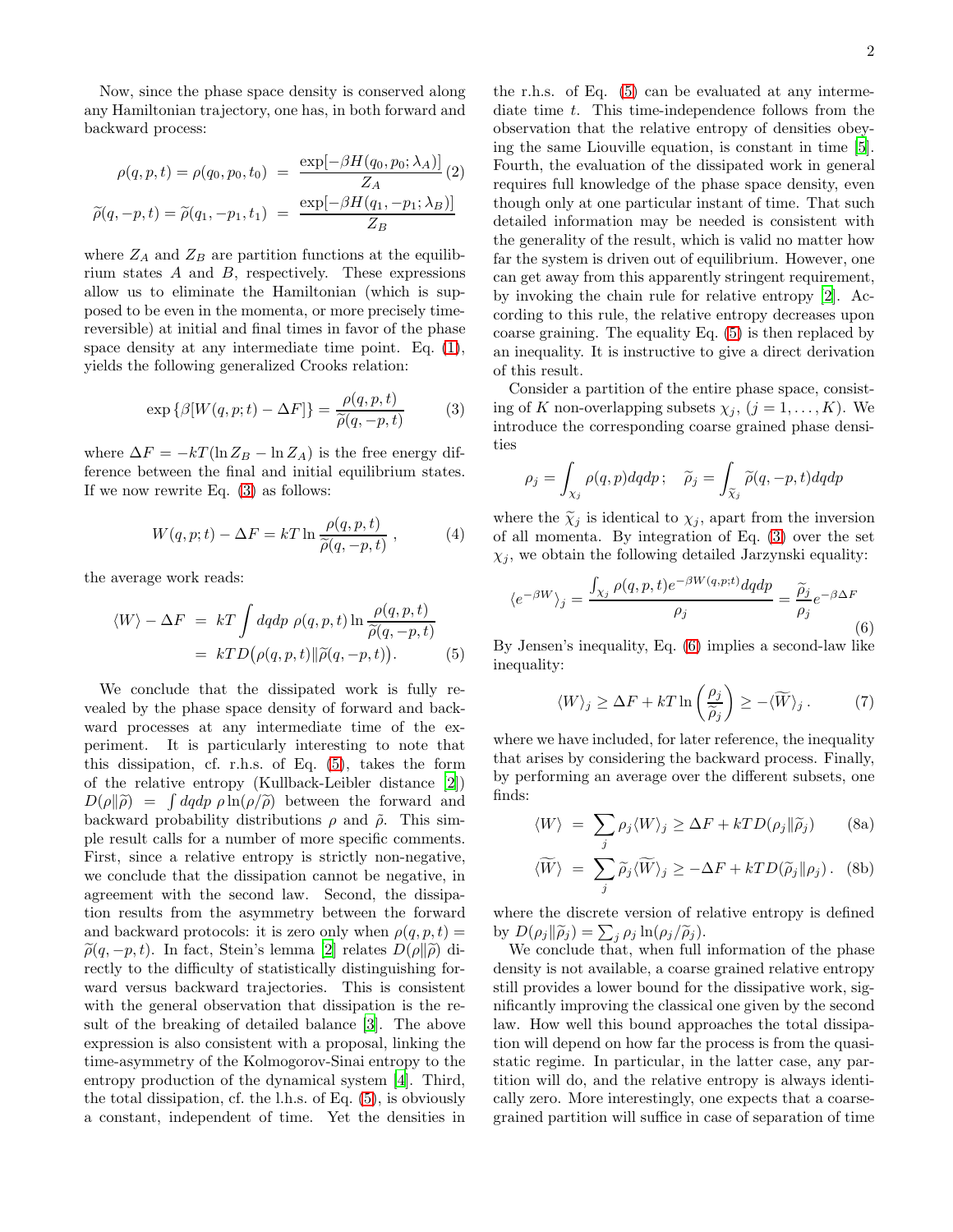scale between fast and slow variables. Indeed, in this case and for a protocol on the slow time scale, the fast variables will be essentially at equilibrium and all the dissipation is captured in the time-asymmetry contained in the slow variables. We note however that in this reduced set of variables, trajectories can, unlike in full phase space, cross each other. A more detailed analysis reveals that full information is then not captured by measurement at a single time, but should in general be carried out at all times, in agreement with, e.g., the entropy production of Markovian processes [\[3](#page-3-2), [4](#page-3-3), [6\]](#page-3-5).

To illustrate the power and usefulness of our results, we turn to a number of specific examples. We first consider the quenching of a system described by the Hamiltonian  $H(x; \lambda)$ , in contact with a heat bath at temperature  $T$ . The equilibrium probability distribution to observe the state  $x$  is given by a Boltzmann distribution  $p(x; \lambda) \equiv \exp(-\beta H(x; \lambda))/Z_{\lambda}$  with  $Z_{\lambda}$  the normalization factor (partition function). We now perturb this equilibrium by the following irreversible quench: the control parameter is changed instantaneously from the value  $\lambda$  to the value  $\lambda'$  at a specific time and the experiment terminates at any later time. In the backward process, we start from equilibrium at  $\lambda'$  and quench back to  $\lambda$ . Since the state  $x$  does not change during the instantaneous quench, the work in the forward process is:

<span id="page-2-0"></span>
$$
\langle W \rangle = \int \mathrm{d}x \, \left[ H(x; \lambda') - H(x; \lambda) \right] \, p(x; \lambda) \tag{9}
$$

Now consider a partition, infinitely fine in the position coordinates (disregarding all the other degrees of freedom, in particular those of the heat bath) and measure the coarse grained distribution  $p(x, t)$  at the time of quench. We note that the distributions prior to the quench are the equilibrium distribution from which one started, i.e.,  $p(x; \lambda)$  and  $p(x; \lambda')$  for forward and backward scenario respectively. Turning to Eq. [\(7\)](#page-1-4), the role of  $\rho_i$  and  $\tilde{\rho}_i$ are thus played by  $p(x; \lambda)$  and  $p(x; \lambda')$ , hence:

<span id="page-2-1"></span>
$$
\langle W \rangle \ge \Delta F + kT \int \mathrm{d}x \ p(x; \lambda) \ \ln \frac{p(x; \lambda)}{p(x; \lambda')} \tag{10}
$$

Using the Boltzmann probability distributions together with  $\Delta F = -kT \ln(Z_{\lambda'}/Z_{\lambda})$ , a comparison with Eq. [\(9\)](#page-2-0) reveals that the equality sign holds in Eq. [\(10\)](#page-2-1). We conclude that in this case the coarse-grained partition captures the full dissipation.

Turning to a more complicated situation, we consider an overdamped Brownian particle in contact with a heat bath at temperature  $T$ , moving in a harmonic potential whose spring constant varies from  $\kappa$  to  $\kappa'$  during a finite time  $\tau$ . For  $\tau \to 0$ , one recovers the quenching experiment described above with  $\langle W \rangle$  given by Eq. [\(9\)](#page-2-0) (with a harmonic Hamiltonian). For  $\tau \to \infty$ , one approaches the quasi-static limit with  $\langle W \rangle = \Delta F$ . In Fig. [2](#page-2-2) we compare the dissipative work  $\langle W \rangle - \Delta F$ , obtained from Langevin

simulations, with the relative entropy measured at the middle of the transition with a fine partition ( $\Delta x = 0.1$ ) and a coarse partition ( $\Delta x = 1.0$ ). The relative entropy is always below the dissipative work, consistent with Eq. [\(8a\)](#page-1-0). For the fine partition the relative entropy coincides with the dissipative work as  $\tau$  approaches the quenched limit, in agreement with Eq. [\(10\)](#page-2-1). Note that the refinement of the partition in estimating the dissipation is most effective close to the quenched limit.

In our final illustration, we show that Eqs. [\(8\)](#page-1-5) include as a special case the celebrated Landauer principle on the minimal dissipation of irreversible computations. We consider a Brownian computer [\[9](#page-3-6), [10,](#page-3-7) [11\]](#page-3-8), consisting of a one-dimensional overdamped Brownian particle at temperature  $T$  in a time-dependent potential varied by an external agent according to a given cyclic protocol shown in Fig. [3.](#page-3-9) Since it involves spontaneous symmetry breaking followed by forced symmetry breaking, this process is analogous to the Szilard engine [\[12](#page-3-10)], whereas the reverse, starting from b, is analogous to the Landauer's restore-to-zero process [\[8,](#page-3-11) [9,](#page-3-6) [10\]](#page-3-7).

The coarse resolution measurement is made at the stage b of the forward cycle by partitioning position space into two sets,  $\chi_R = \{x : x \geq 0\}$  and  $\chi_L = \{x : x < 0\}$ (See Fig. [3\)](#page-3-9). In the forward process, we have by symmetry that  $p_R = p_L = 1/2$ . In the backward process the large majority of trajectories will be forced by the external bias towards the location of the cell  $\chi_R$  at stage d. However, since the height of the barrier is finite, trajectories can still thermally cross over to  $\chi_L$  before reaching the filtering stage **b**. Therefore, the probabilities  $\tilde{p}_R$  and  $\widetilde{p}_L$ , while being close to 1 and 0 for strong forcing, will otherwise depend on the applied force, barrier height, temperature and processing speed.

In this example, we focus on the validity of Eq. [\(7\)](#page-1-4), i.e., the average work for each macroscopic trajectory, R



<span id="page-2-2"></span>FIG. 2: Dissipation of Brownian particles in a harmonic potential with spring constant varying from  $\kappa = 2$  to  $\kappa' = 1$ during a time interval  $\tau$ . Solid line is dissipative work directly obtained from simulation. Dashed and dotted lines indicate the lower bound of the dissipative work estimated from the relative entropy.